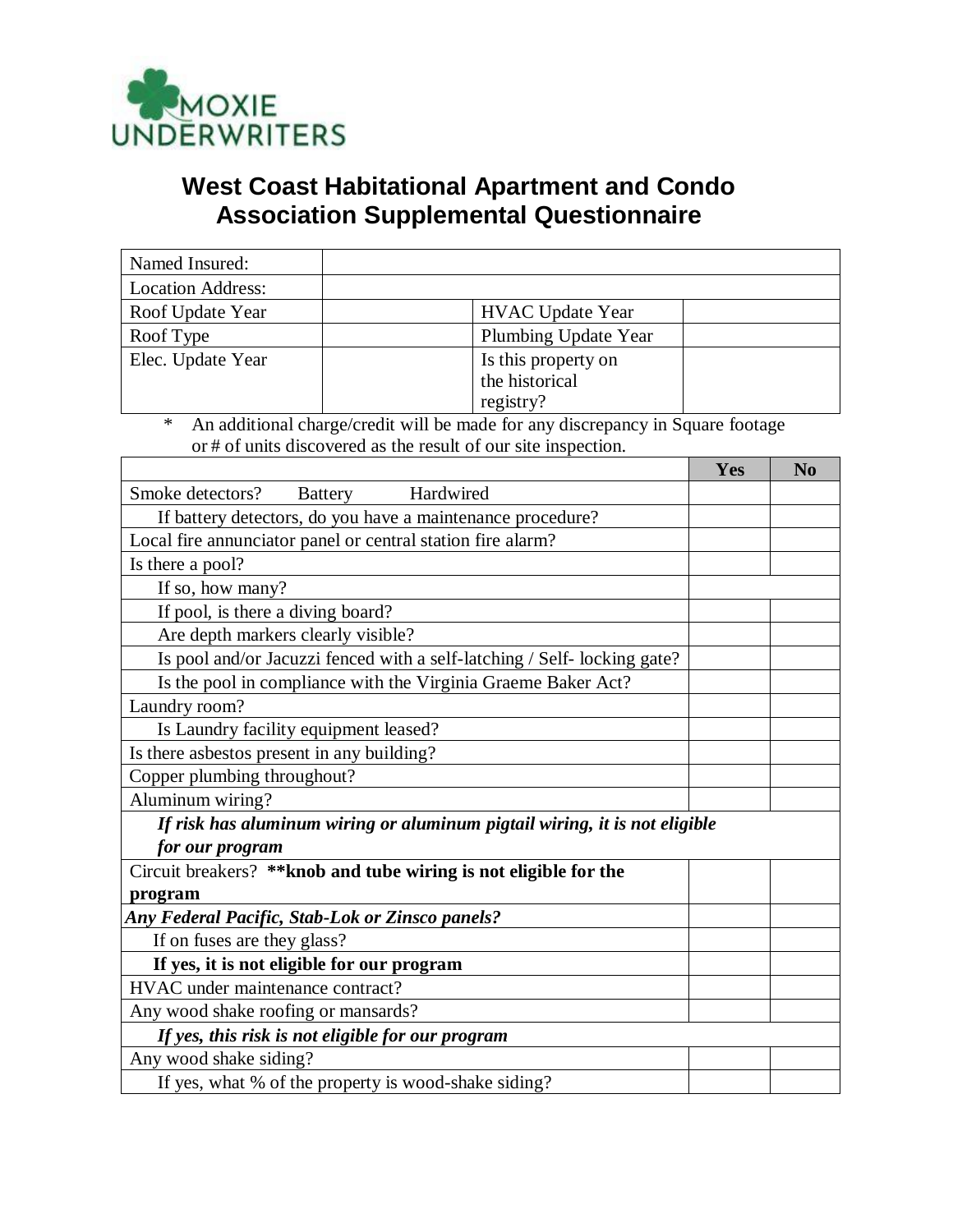

|                                                                                                     | Yes | N <sub>0</sub> |
|-----------------------------------------------------------------------------------------------------|-----|----------------|
| Is the Property occupied on a seasonal basis?                                                       |     |                |
| If yes, how many months occupancy per year?                                                         |     |                |
| Are there any short-term rentals (daily, weekly, monthly $-$ i.e. AirBnB or<br>similar?             |     |                |
| Current occupancy rate of this location (enter percentage)?                                         |     |                |
| For condo associations please provide the percentage of rented versus<br>owned:                     |     |                |
| Any marinas, marina operations or boat slips?                                                       |     |                |
| Any ponds, lakes, streams or other body of water on<br>premises? Is it fenced?                      |     |                |
| Is the property required to carry flood insurance?                                                  |     |                |
| Any subterranean parking?                                                                           |     |                |
| If so, please provide the square footage of the parking area:                                       |     |                |
| Service contract for fire protection equipment on the property?                                     |     |                |
| Any assisted living?                                                                                |     |                |
| If yes, this risk is not eligible for our program                                                   |     |                |
| Any senior housing?                                                                                 |     |                |
| If so, what percentage?                                                                             |     |                |
| Any student housing?                                                                                |     |                |
| If so, what percentage?                                                                             |     |                |
| Are there contracts with the school, roommate matching, or reduced rent<br>for students?            |     |                |
| Apartments only – does this location allow accommodations                                           |     |                |
| and modifications to be in compliance with ADA                                                      |     |                |
| regulations?                                                                                        |     |                |
| Any commercial or retail exposure? If so please provide the square<br>footage and list the tenants: |     |                |
| Any commercial cooking and/or community eating areas?                                               |     |                |
| If yes, do they have a dry ansul system over the entire cooking area                                |     |                |
| and is it on a service contract (minimum of quarterly)?                                             |     |                |
| Is there a manual shut off installed?                                                               |     |                |
| How often are the hoods and duct cleaned?                                                           |     |                |
| How often are the grease filters cleaned?                                                           |     |                |
| Do they have a deep fat fryer?                                                                      |     |                |
| If yes, does it have a high temperature switch?                                                     |     |                |
| Any childcare operations?                                                                           |     |                |
| Any Armed security services or security hired directly by the insured?                              |     |                |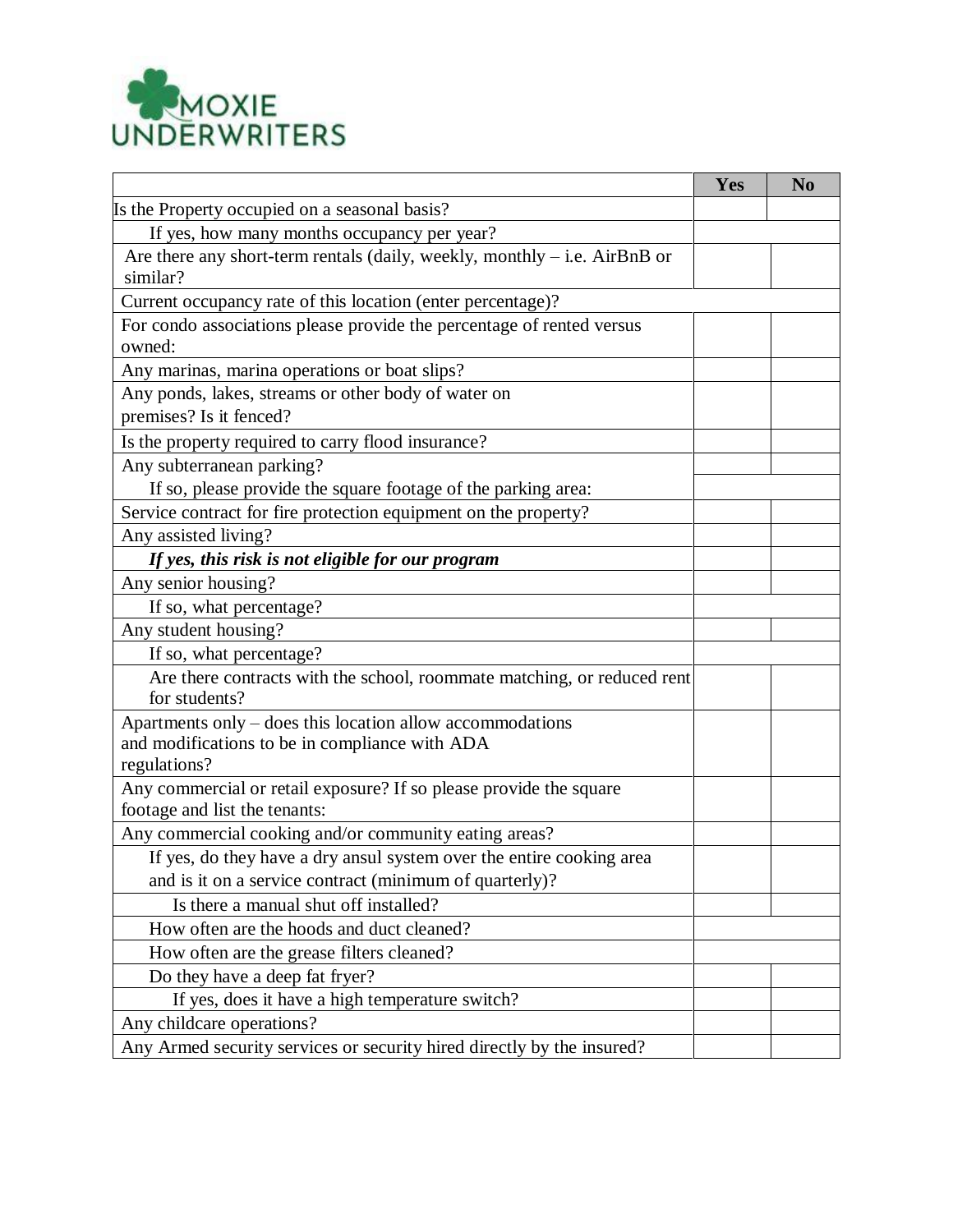

|                                                                                                                                               | Yes | N <sub>0</sub> |
|-----------------------------------------------------------------------------------------------------------------------------------------------|-----|----------------|
| Any onsite medical staff and/or nurse or nurse aide?                                                                                          |     |                |
| Any onsite storage of chemicals or hazardous materials?                                                                                       |     |                |
| Fire extinguishers?                                                                                                                           |     |                |
| Fully sprinklered?                                                                                                                            |     |                |
| If yes, does the sprinkler system contain earthquake bracing?                                                                                 |     |                |
| Bars on windows? If so, what rooms?                                                                                                           |     |                |
| If so, are they equipped with emergency breakaway release<br>mechanisms?                                                                      |     |                |
| Bars on doors?                                                                                                                                |     |                |
| If there are railings, what is the spacing between the rails (enter $# of$<br>inches)?                                                        |     |                |
| Does property meet all local zoning codes?                                                                                                    |     |                |
| Gas lines on the property?                                                                                                                    |     |                |
| If so, does the location have automatic seismic gas shut off valves?                                                                          |     |                |
| Are BBQ grills or any other cooking permitted on balconies/patios?                                                                            |     |                |
| Is emergency lighting installed in all stairways and exits?                                                                                   |     |                |
| Any construction planned during the upcoming policy period?                                                                                   |     |                |
| Are water heaters double strapped?                                                                                                            |     |                |
| Have you had any violations or inquiries opened with the city, county or<br>state in regards to complaints from tenants?                      |     |                |
| Have you ever had a habitability claim?                                                                                                       |     |                |
| Does the Named Insured have any non-real estate operations? (i.e.<br>construction or maintenance/service operations). If yes, please explain: |     |                |
| Does the Named Insured use a standard contract for all vendors/service                                                                        |     |                |
| contractors involved in the ongoing maintenance of the property?                                                                              |     |                |
| Does the Named Insured receive the following from vendors/contractors:                                                                        |     |                |
| 1. Additional Insured status on a primary/non-contributory basis?                                                                             |     |                |
| 2. Evidence of liability limits equal to or greater than their own?                                                                           |     |                |
| 3. Proof of Workers Compensation insurance?                                                                                                   |     |                |